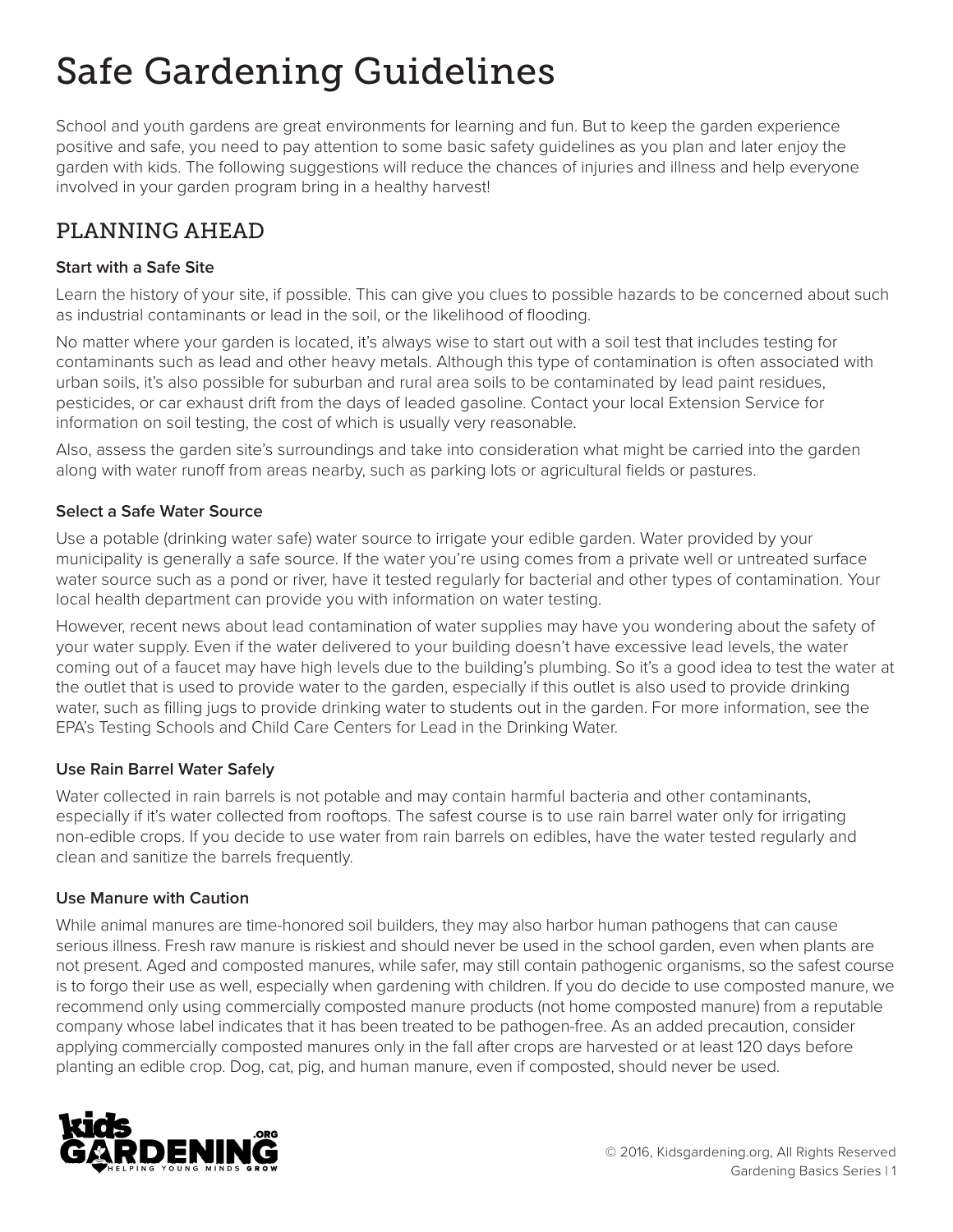#### **Compost Correctly**

While it's convenient to place compost bins near the garden, be sure to locate them where runoff from the bins will not drain into areas where edible plants are growing. If this is difficult to do on your site, consider using a completely enclosed, tumbler-type composter.

Keep bins enclosed or bury food wastes in the center of the pile to avoid attracting animals like rats and raccoons to the pile. Don't add cafeteria waste that could contain meat scraps, dairy products, or other foods of animal origin to your compost bin.

We do not recommend adding any animal manures to your compost pile. While "hot" composting (where temperatures in all parts of the pile reach 130 degrees F or higher) will kill many pathogens, it can't be relied on to kill all the harmful bacteria that animal manures may harbor. Hot composting is a batch process that requires stockpiling materials and then building a pile with the correct proportion of green and brown materials to fuel rapid decomposition. Instead many gardeners practice add-as-you-go "cold" composting – simply piling materials in any proportion as they accumulate and letting them breakdown slowly with time. These cold piles never reach temperatures that will reliably kill off pathogens.

#### **Exclude Animal Visitors**

Do your best to keep both wild and domestic animals from your garden site, as the waste they leave behind can be a source of pathogens. How you accomplish this will depend on what is roaming around your neighborhood. A tall or wide fence is most effective at keeping deer out; a lower wire mesh fence will exclude rabbits and woodchucks, but needs to extend underground about 6 inches to prevent them from tunneling under. Most kinds of fencing will exclude dogs, but it's much more difficult to keep free-roaming cats out; if cats are a big problem, repellents applied regularly along a fence line may be helpful. Don't locate bird feeders or birdhouses within the garden area.

#### **Consider Livestock Additions Carefully**

Keeping animals such as chickens and goats along with a school garden can add an engaging dimension to a garden program, but their addition requires careful planning and strict attention to safe practices because of the potential for these animals to transmit serious diseases such as Salmonella. The Centers for Disease Control and Prevention recommend that live poultry not be allowed in schools and daycare settings with children younger than 5 years of age because of this risk. Find more information from the CDC on Animals in Schools and Daycare Settings. A Guide to Raising Chickens in District School Gardens from the District of Columbia Dept. of Health is another helpful resource.

### STAY SAFE WHILE GARDENING

Make sure kids stay safe and have fun while gardening by following these guidelines:

- Record all allergies, including food and insect, and provide a first aid kit and drinking water.
- Students should wear proper shoes to protect their feet from cuts and stings. Bare feet, sandals, or flip flops should not be allowed.
- Students should wear hats and sunscreen while gardening.
- Only healthy students should participate in gardening activities. Any students exhibiting symptoms of illness, or with sores or cuts on exposed portions of the hands and arms should be excluded from garden lessons until their health improves.
- All students should wash their hands thoroughly before and after working in the garden.
- Students should be encouraged to walk on pathways when they are available.
- Plan for adequate adult supervision at all times when students are in the garden area.
- Instruct students in the safe use and handling of all garden tools and equipment.